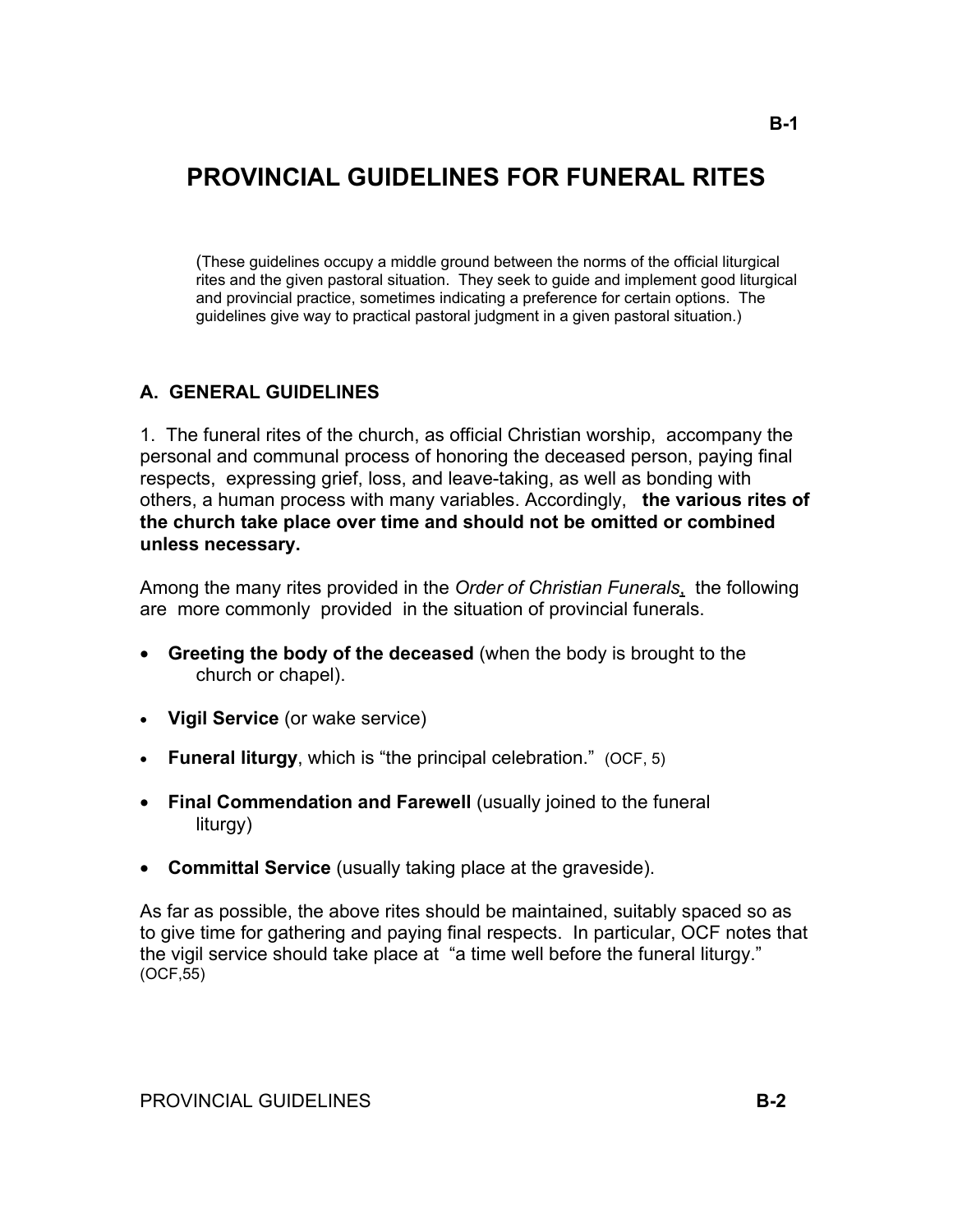2. The provincial minister (or his delegate) determines the time and place of the funeral rites. The two most important services are the Vigil Service and the Funeral Liturgy. **If at all possible, these should be celebrated on separate days.** The most preferable sequence is as follows: laying out, viewing and vigil service on one day, followed by funeral liturgy and burial rites the next day.

Pastoral need may demand other **less preferable** options:

- Laying out in the morning, vigil service at an appropriate time, and the funeral liturgy toward evening. Burial could take place the next day.
- Laying out (joined to the vigil service) in the afternoon, with the funeral liturgy toward evening. Burial could take place the next day.

3. When possible, members of the family of origin or friends of the deceased friar ought to be included in the preparation and ministries of the funeral rites, "but they should not be asked to assume any role that their grief or sense of loss may make too burdensome." (OCF, 15)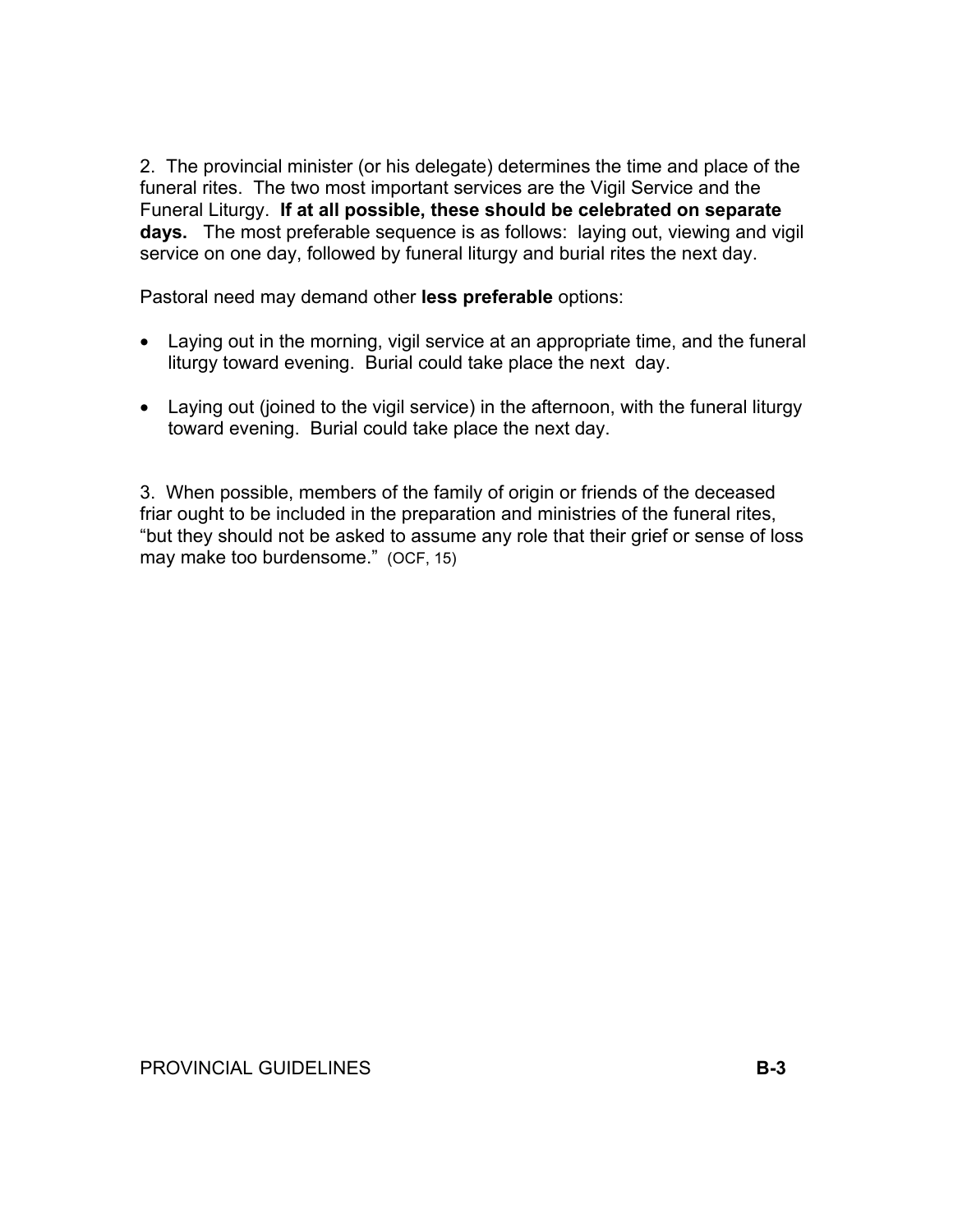# **B. GREETING OF THE BODY OF THE DECEASED FRIAR.**

1. Recalling that the present funeral home developed as a replacement for waking the body of the deceased in the home, it is the custom of the province that **the body of a deceased friar be laid out in a church or chapel**, especially one which adjoins a friary, rather than in a funeral home. It is the prerogative of the provincial minister (or his delegate) to decide otherwise in a particular situation.

2. Given this custom, the **Rite of Greeting the Body of the Deceased Friar** assumes more importance than in the typical parish funeral, taking on aspects of the greeting at the beginning of the funeral liturgy. When the body of a deceased friar is brought to the church or chapel by the funeral home personnel, it should be met and greeted by those friars who can gather, as well as by family and friends. Where available, a tolling of bells can announce the arrival of the body.

3. A suitable place for the body of the deceased friar should be arranged **separate from the sanctuary area**, such as a gathering space or a side chapel. It should be a space appropriate for the flow of mourners and the process of visitation. The presence of the Easter candle and, if available, a font, can highlight the relationship of Christian death to baptism. Only when no other space is available is the body of the deceased friar placed near the sanctuary area.

4. If it is desirable to include some mementos of the deceased within the funeral rites, these can be discreetly laid out near the viewing area where people can see them at their leisure. Their inclusion in the funeral rites is not recommended. As the OCF states: "**Only Christian symbols may rest on or be placed near the coffin during the funeral liturgy."** (no. 38)

5. A lounge area with rest rooms should be available nearby, especially for family and friends.

6. It is not necessary for someone to stay with the body of the deceased friar through the night, as long as it is left in a secure place.

PROVINCIAL GUIDELINES **B-4** 

# **C. THE VIGIL SERVICE**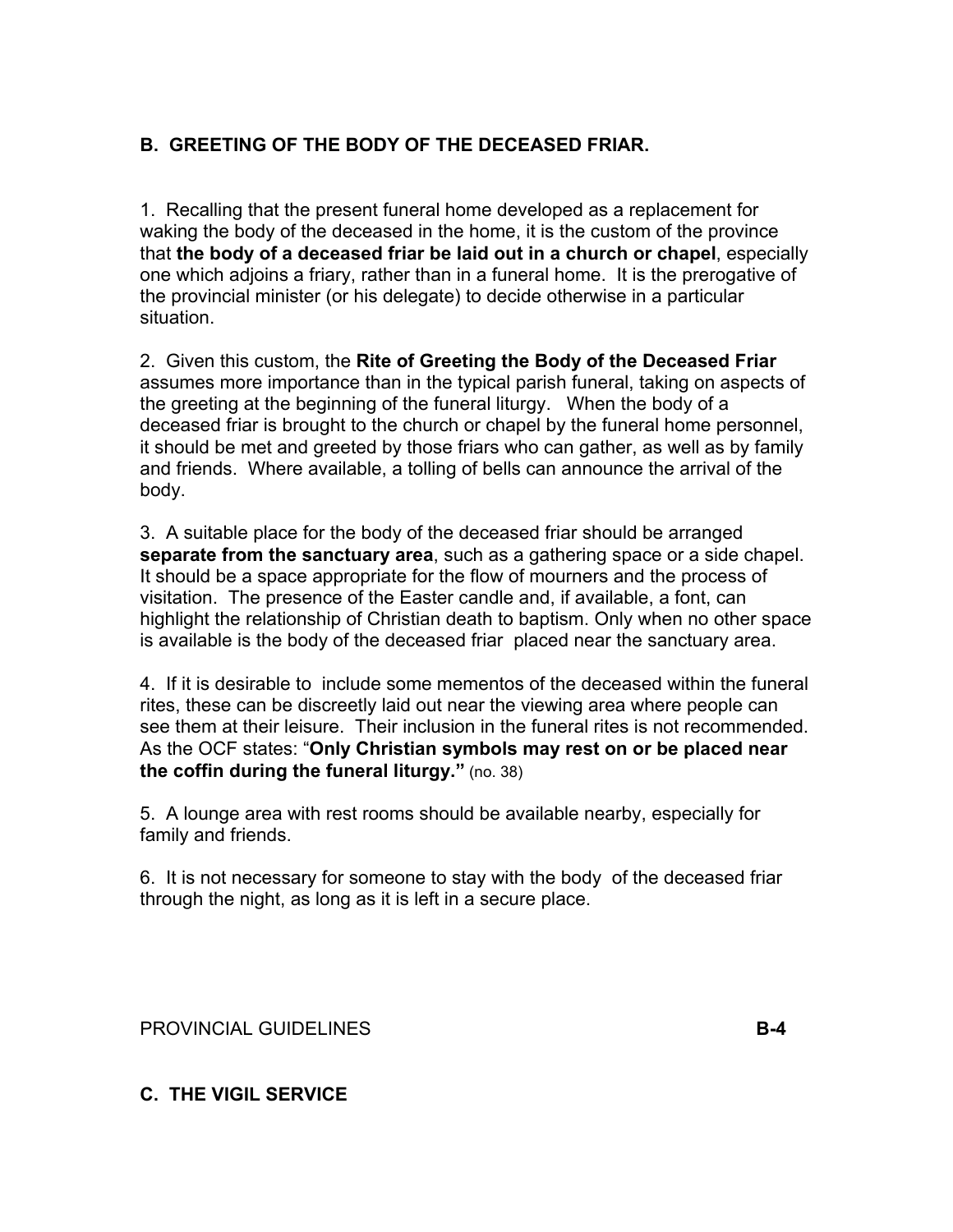1. The **vigil service** developed as a home prayer service rather than an official rite of the Church (OCF, 55). While it is classified as an official liturgy today, its domestic origin can speak to the manner and content of the vigil service. There should be some room, as desired, for expression of our Capuchin-Franciscan heritage, testimony to the life of the friar, and family recollections.

2. The **liturgy of the word** is the prevailing form of vigil service used in the province. The **liturgy of the hours** is a possible alternative.

3. While the form of a word service does call for a homily, there is also room for elements of testimony or eulogy. Non-biblical readings can be used in support of the Word (OCF, 23). Sample services are provincial by the provincial liturgical commission, with encouragement to unique preparation for each funeral.

PROVINCIAL GUIDELINES **B-5** 

**D. THE FUNERAL LITURGY**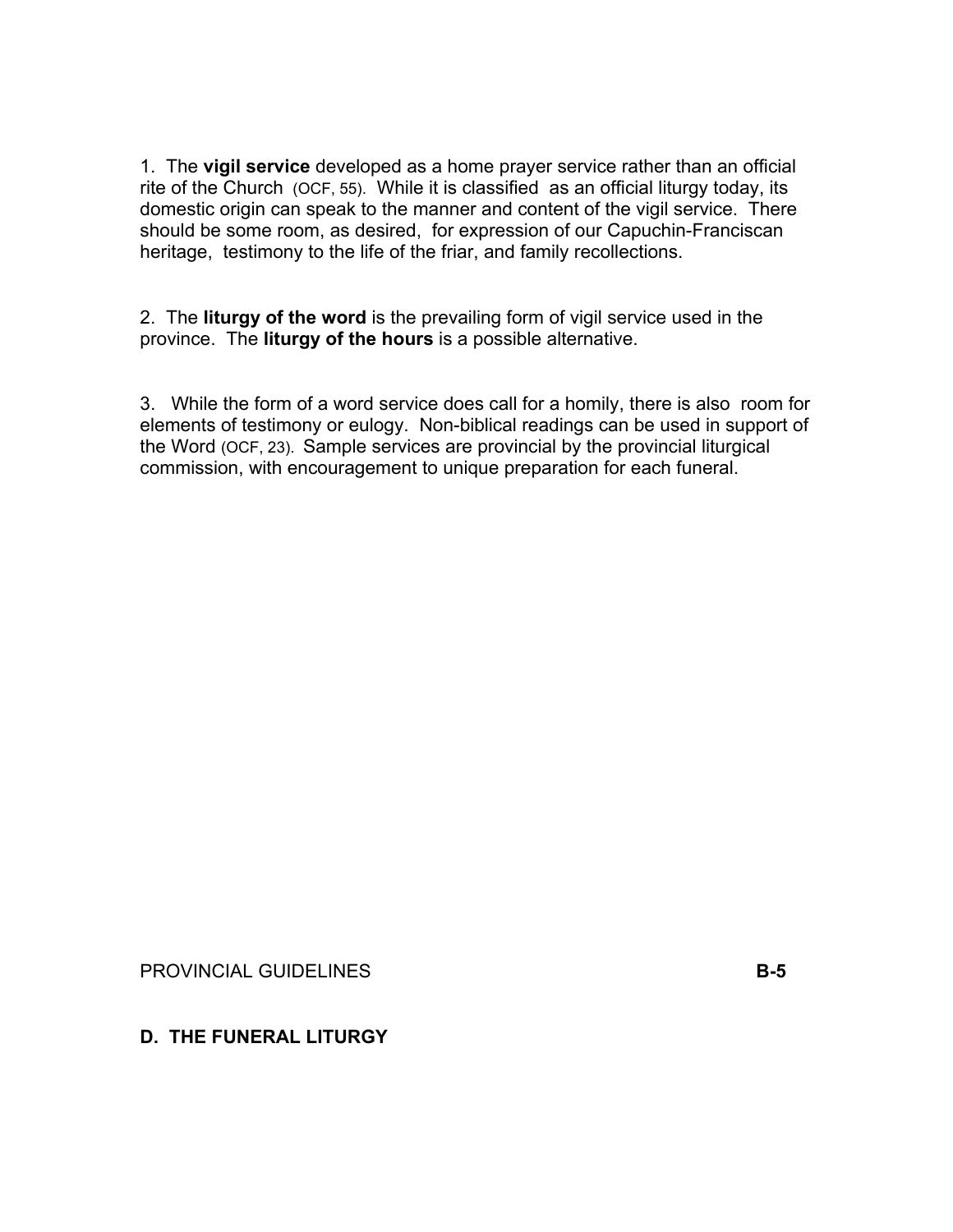1. When the casket is closed for the last time, it is appropriate to gather friars or relatives for a brief moment of prayer, a last paying of personal respects to the mortal remains of the deceased friar. This can be conducted by the presider or another friar.

2. It is customary that members of both the Capuchin family and the family of origin take their places in the body of the church before the entrance procession begins. There is no "family" procession following the casket as at parish funerals.

3. The recommended procedure for the **entrance rites** is as follows. It is most appropriate that the ministry (at least the presider and assistant) goes to the entrance of the church for the opening rites. The body of the deceased friar is sprinkled with water and clothed with the funeral pall before entering the assembly. The use of a font for the sprinkling is encouraged. Then the ministry, followed by the body of the deceased and the pallbearers, leads the procession to the sanctuary area during the opening song.

4. When the body of the deceased has been laid out in the sanctuary area, the opening rites can be lead from the sanctuary area after the opening hymn. The body should be moved to a sufficiently central place if necessary.

6. The placing of the pall is appropriately done by "family members, friends, or the minister." (OCF, 133) Funeral directors are usually willing to show how it is unfolded and willing to assist in the process.

7. Good liturgy calls for **noble simplicity without undue repetition**. The official rites provide for possible duplication of both the sprinkling and the incensation. Recommended practice here is a reverent and deliberate sprinkling only during the opening rites, and a reverent and deliberate incensation only at the concluding rite of commendation and farewell.

### PROVINCIAL GUIDELINES **B-6**

8. The **scripture selections** given in the lectionary for the vigil service and funeral are not exhaustive; others can be chosen, provided that the focus is more on the mystery of Christian death than on the life of the deceased. If a Franciscan reading is desired, it can appropriately accompany the word of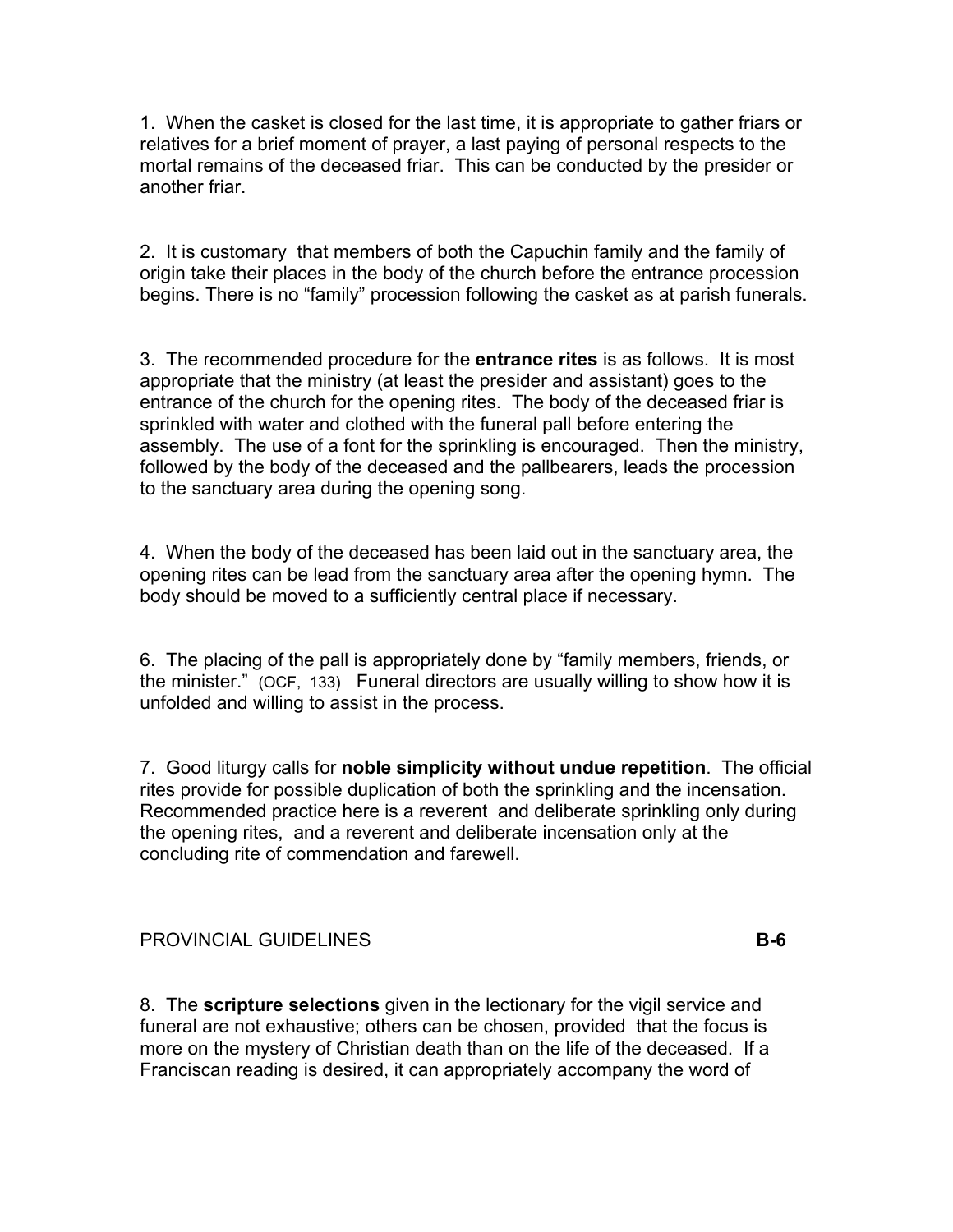scripture at the vigil service, or can be read as a communion meditation during the funeral liturgy.

9. Since the funeral liturgy is most fully the expression of the church's belief in the mysteries of death and resurrection, the words of OCF 141 are particularly strong: "**never any kind of eulogy."** If some elements of testimony to the deceased, particularly on the part of family members, are desired, and have not been incorporated sufficiently into the vigil service, a place can be found for them after communion, as long as they are suitably brief.

10. Note the careful distinction between the Rite of Final Commendation and Farewell, and the Rite of Committal. **The Rite of Final Commendation and Farewell is directed to the body** of the deceased, and usually takes place in church at the end of the funeral liturgy. **The Rite of Committal is directed to the place of burial** of the remains, and usually takes place at the graveside.

# **E. RITE OF COMMITTAL**

1. There is a tendency in funeral practice to relegate the burial to a private service with only immediate family members, and to make use of funeral chapels rather than go to the graveside. Our practice is to embrace as fully as possible the burial service as part of our Christian faith and social process. As OCF 204 notes: "Whenever possible, the rite of committal is to be celebrated at the site of committal, that is, beside the open grave or place of interment, rather than at a cemetery chapel."

2. The rite of committal provides for the actual burial either during the service or at the end of the service. (OCF, 219). In case of burial during the service, this needs to be specifically arranged with the funeral director.

3. In case of inclement weather, the funeral rites conclude with the final commendation in the church or chapel. The rite of committal is omitted.

PROVINCIAL GUIDELINES **B-7** 

# **F. FUNERAL DINNER**

The funeral dinner is important not only for hospitality, but also to bring social closure to the whole event in a healthy way, especially the personal process of loss, grief, and leave-taking.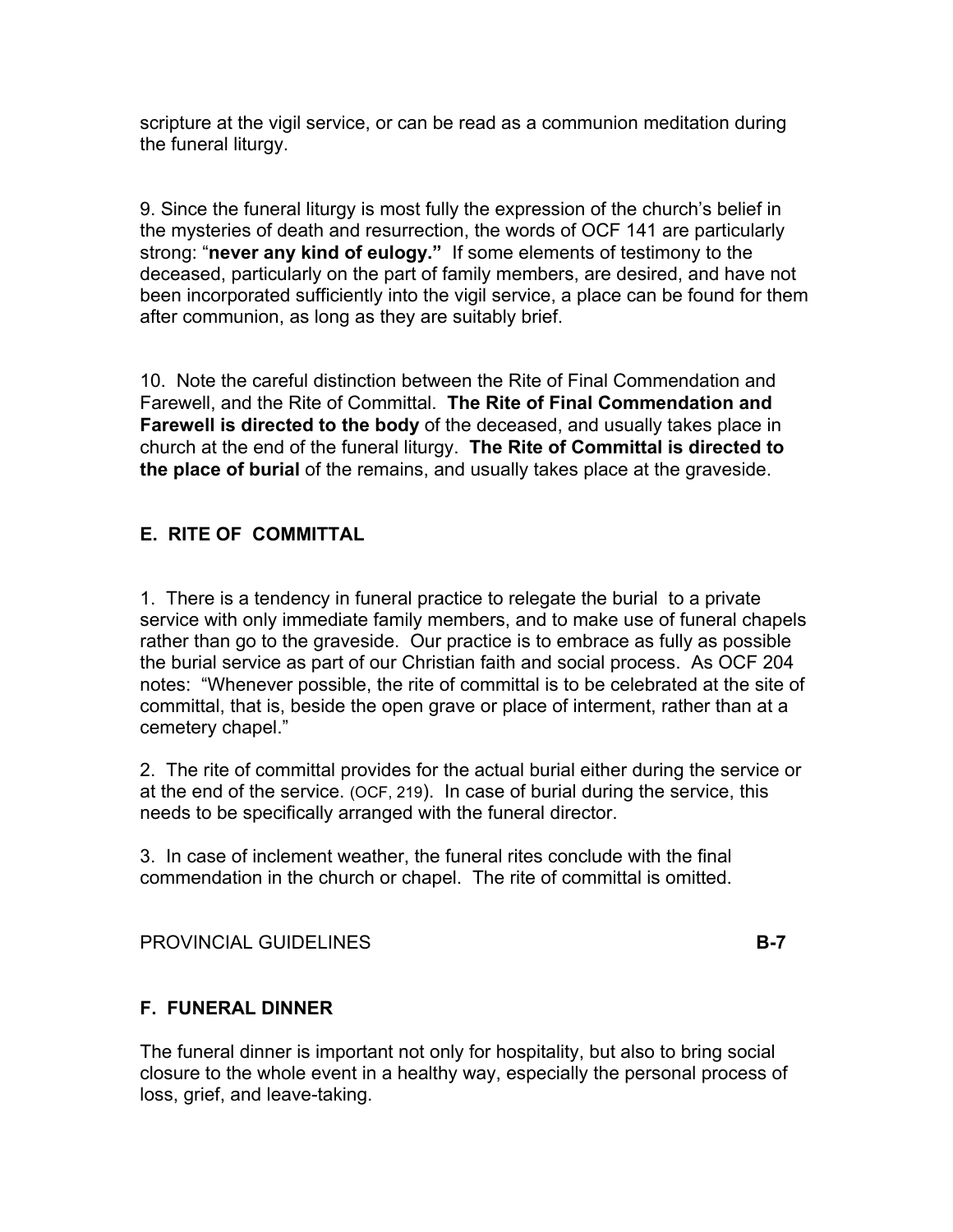# **G. SOME OPTIONS.**

1. It is possible to have **more than one vigil service or evening of visitation**, particularly for different groups of people or at different places. This is arranged through the normal procedures of communication in the protocol.

2. As far as possible, there is to be only **one funeral liturgy**, celebrated at the most appropriate place.

3. In the rare case that the funeral liturgy cannot be celebrated (e.g. holyday of obligation or Triduum), **the funeral liturgy outside Mass is celebrated** (OCF 177-203). This is as follows:

- Introductory Rites (H)
- Liturgy of the Word (R,S,T,U)
- General Intercessions (J)
- Lord's Prayer
- Final Commendation and Farewell (N)
- Procession to place of committal
- Rite of Committal (O)

### PROVINCIAL GUIDELINES **B-8**

4. When the funeral liturgy is celebrated at one place, and burial is done at another place, there are **a number of options for the burial**.

• It can suffice to simply celebrate the committal service at the grave. A bell can toll to call people to the service. The committal service can be expanded to include one or more readings, homily, or testimony if so desired.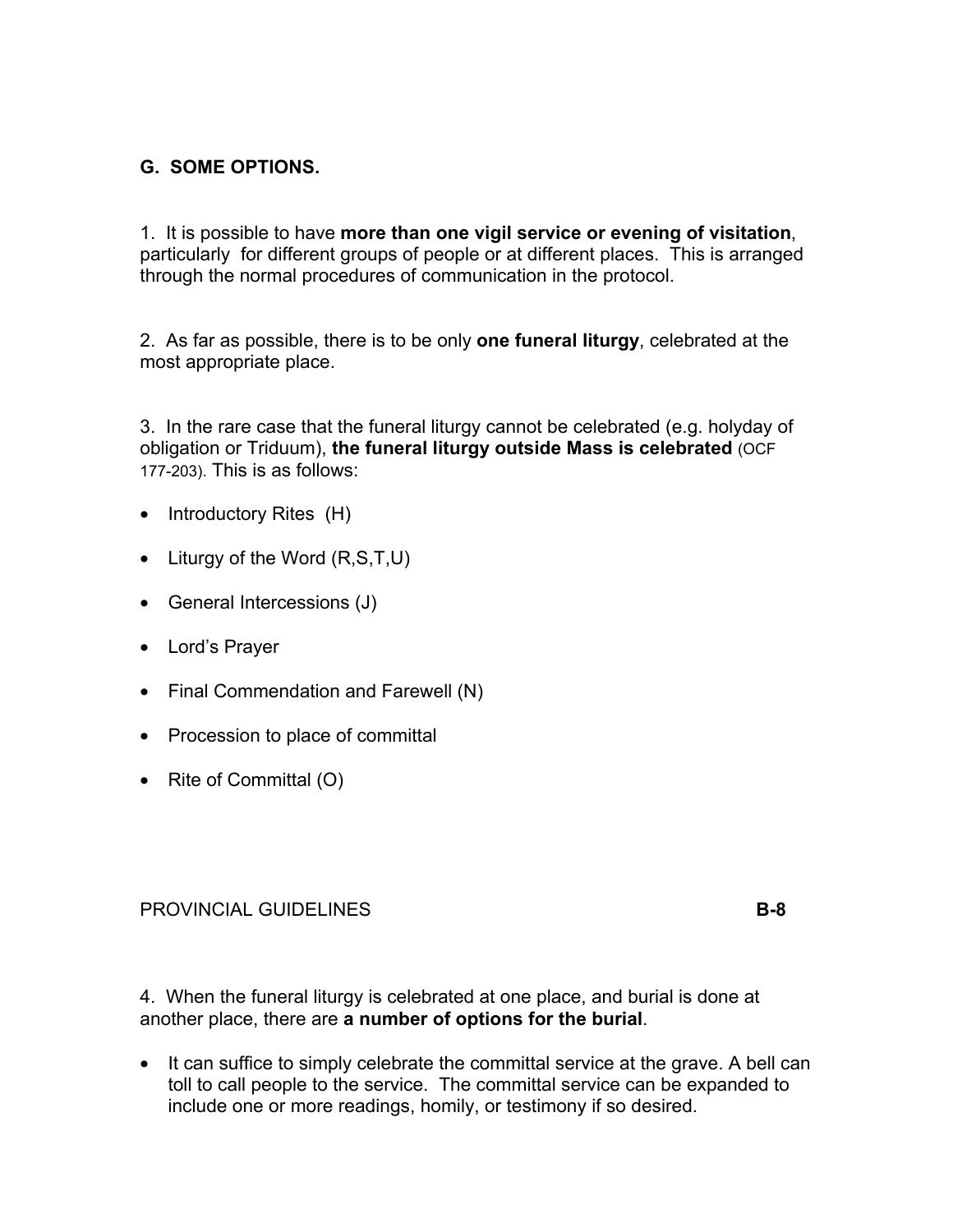- If a considerable number of friars, family, or friends who could not be at the funeral liturgy gather for the burial, it could be appropriate to have both a chapel service and a burial service, as follows:
	- Rite of greeting the body (D)
	- Liturgy of the Word (R, S, T, U)
	- General Intercessions (J)
	- Final Commendation and Farewell (N)
	- Procession to place of committal
	- Committal Rites (O)
- In case of inclement weather, whatever rites are celebrated are held in the church or chapel; the rite of committal is omitted.
- All of this suggests pastoral latitude in choice, development, and place of services at the time of burial, especially when this takes place separately from the funeral liturgy.

#### PROVINCIAL GUIDELINES **B-9**

- 5. Funeral rites and **cremation.**
- It is recommended that cremation of the body of the deceased be postponed until after the funeral rites, so that the body of the deceased is honored in the usual manner. In this case the rites conclude with the final commendation. The committal service is postponed until the cremains have been received.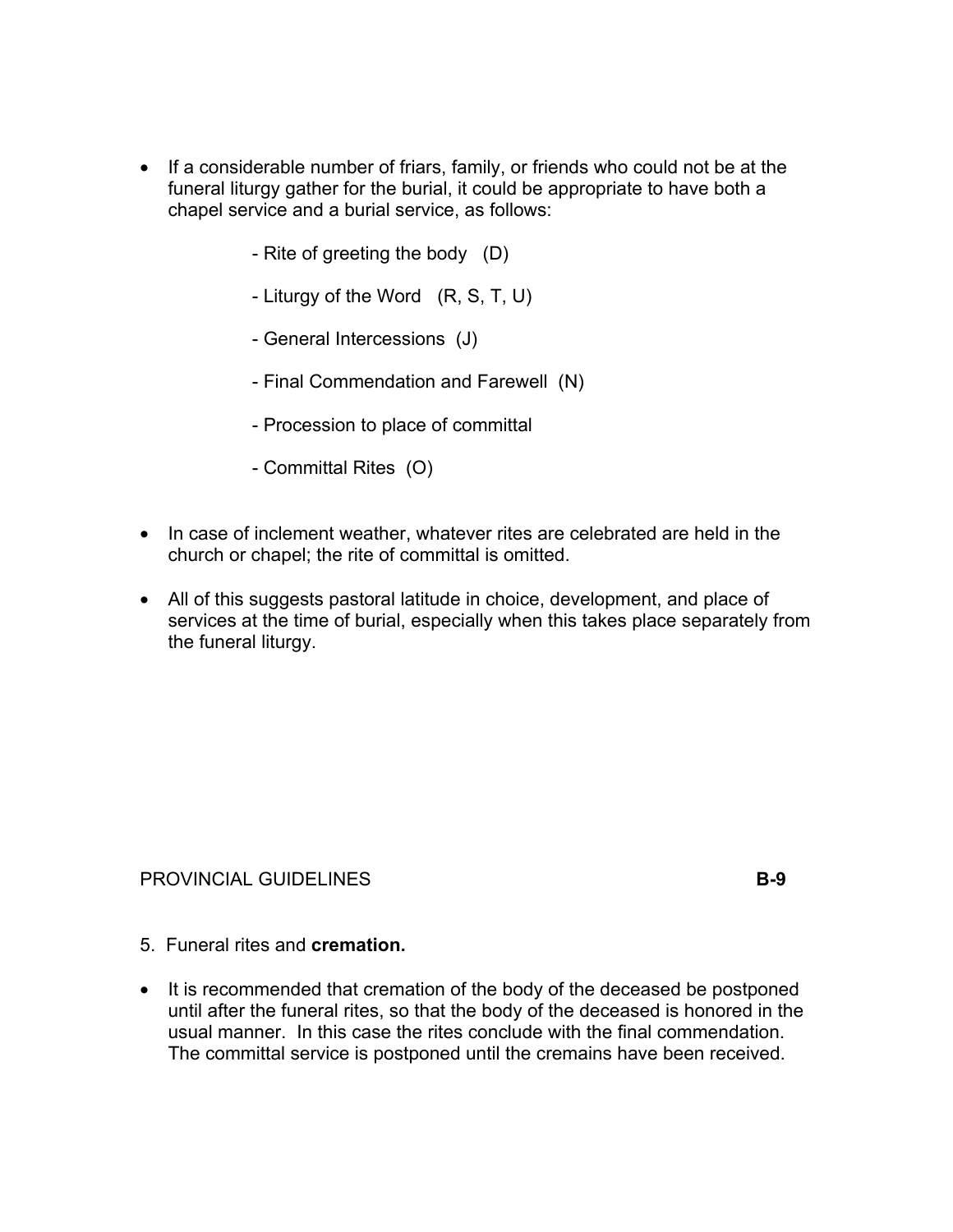- In the case of direct cremation after death and the absence of the body, a memorial mass is appropriate, drawing from the funeral rites as suitable for orations, Liturgy of the Word, and intercessions, followed by the rite of committal for the burial of the cremains. The issue of fuller funeral rites in the presence of cremains is presently under official discussion in the church of the United States. If rites are approved, they will subsequently be adapted for use in the province.
- The burial of cremains is to take place in the usual burying grounds of the friars, with separate plot and suitable marker.
- 6. Funeral rites where there is no body.

This can happen in the case where the body of a friar is not recovered, or where the body has been donated to science in an arrangement calling for immediate transfer of the body without embalming. A memorial mass is the appropriate response. A suitable memorial marker in the cemetery could be provided if so desired.